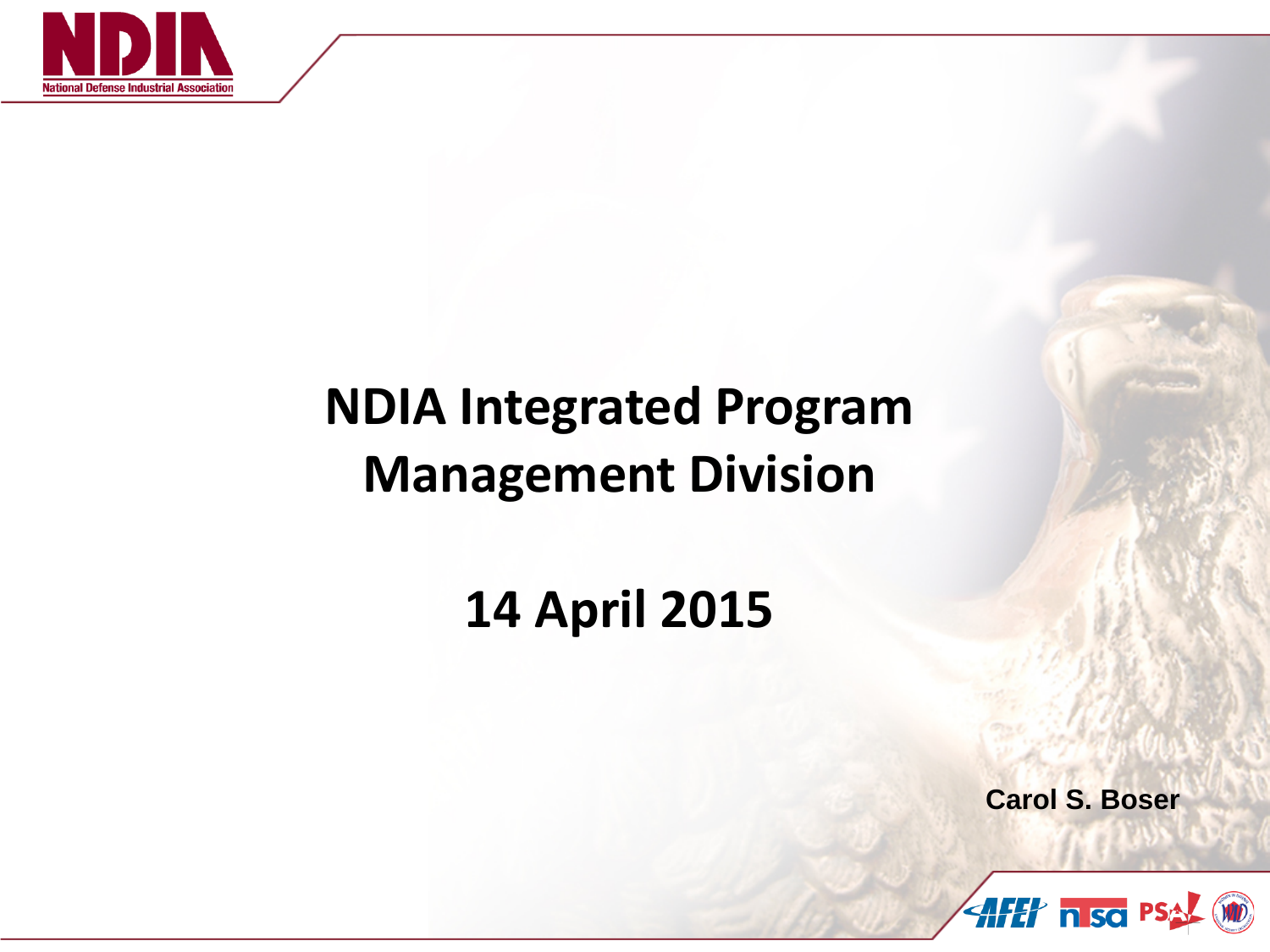

# Topics

- **IPMD Objectives**
- **Board Member Update**
- **IPMD Update**
- **DoD Operating Environment Update**
- **Working Groups**
- **2015 Meeting Schedule**

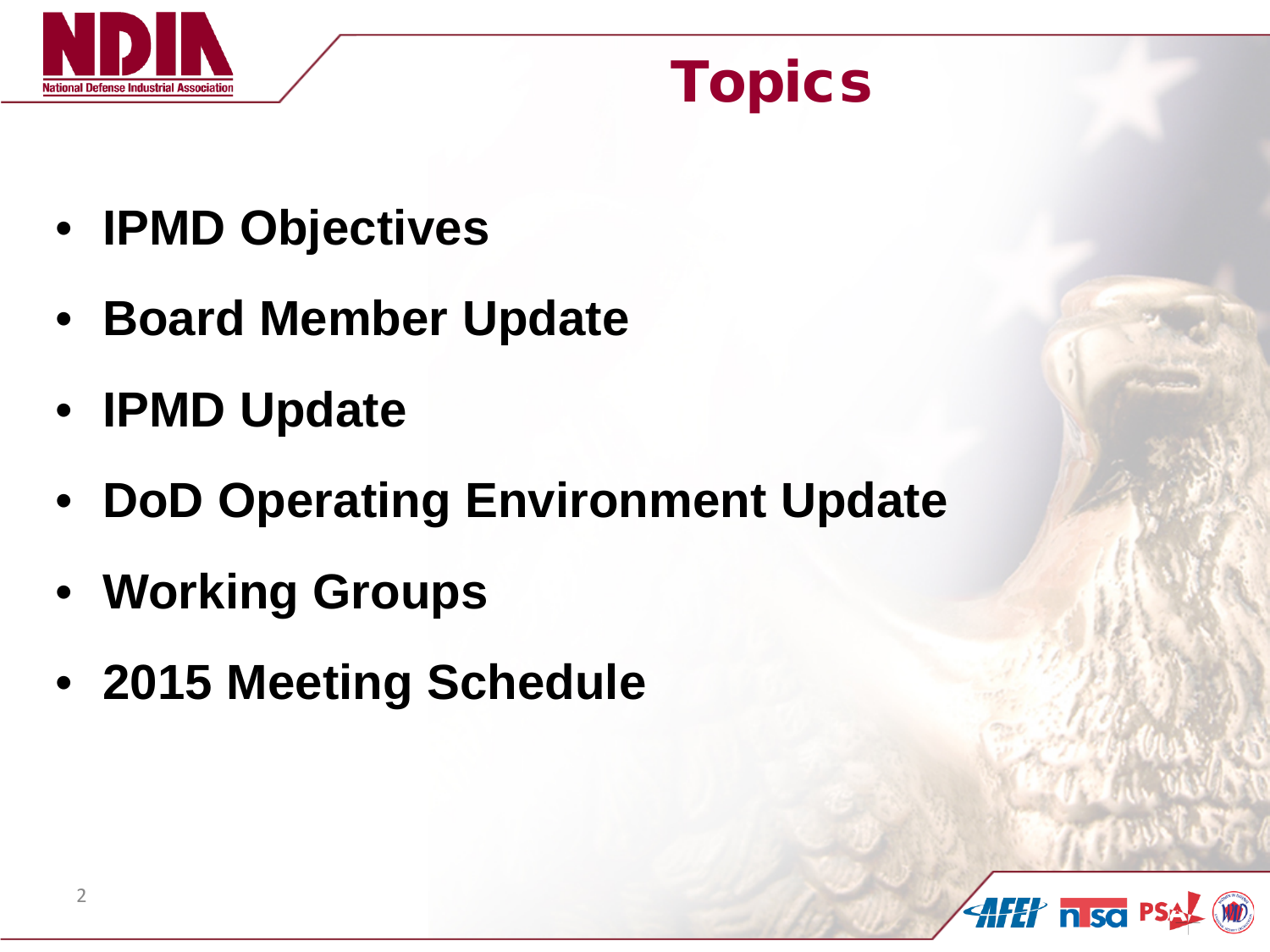

# IPMD Objectives

- **1. Serve as a thought leader and source of best practices for program performance management.**
- **2. Strengthen trusted relationships with PARCA and DoD oversight agencies and jointly work on EVMS-related policies and activities to achieve approved EVM systems, consistent practices, and no surprises to industry.**
- **3. Sponsor working groups to improve the state of program performance management in specific focus areas such as Production, Planning & Scheduling, and Services and Sustainment.**
- **4. Collaborate across all federal agencies to resolve disparate EVM interpretation and documentation emanating from multiple sources.**
- **5. Collaborate with other NDIA Divisions and professional associations.**

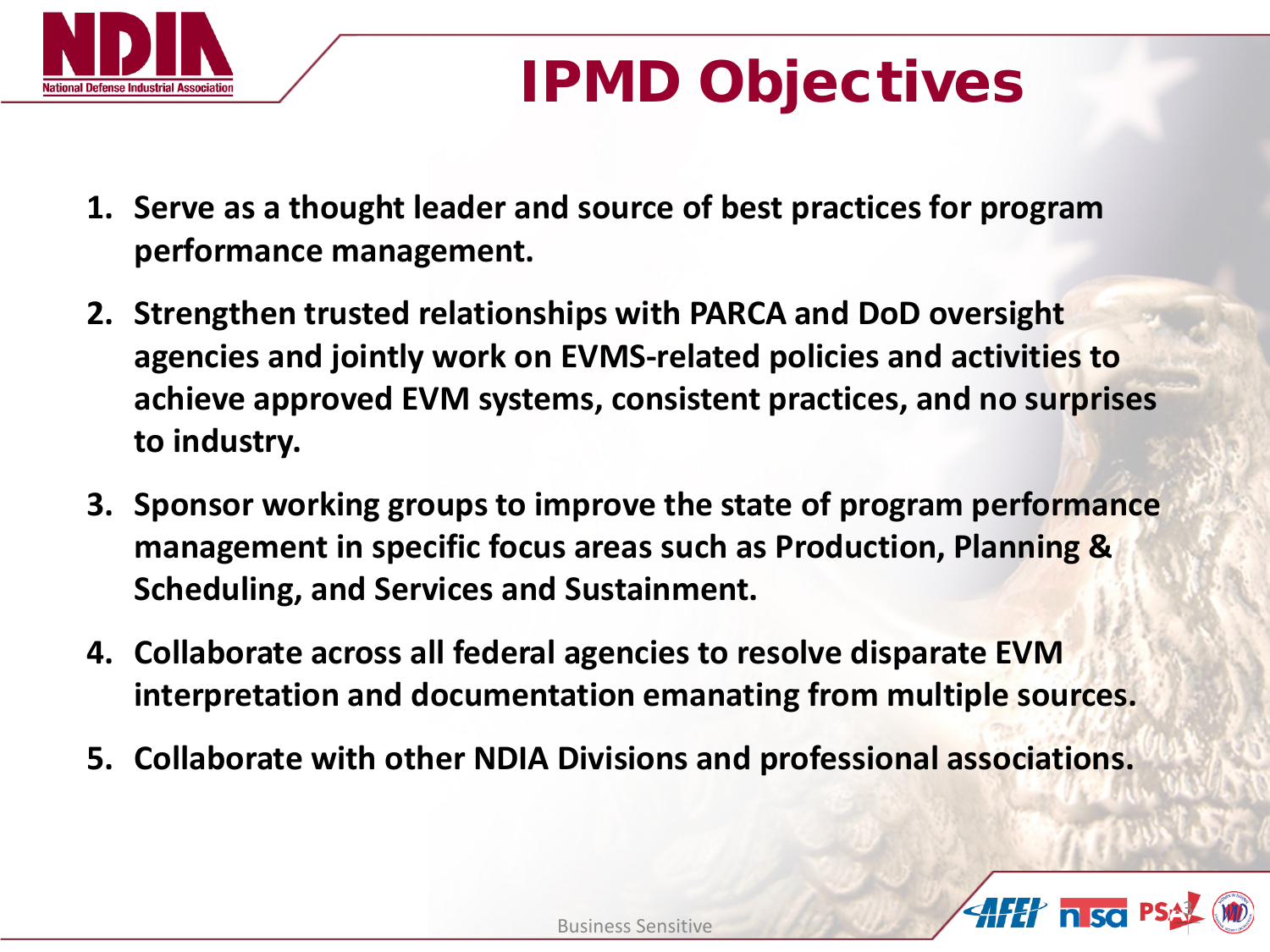

# IPMD Board Members



### **Vice Chair: Dan Lynch Chair: Carol Boser**



### **Officers at Large**  Past Chairs



**Neil Albert**



**Bill Altman**



**Kathy Dailey**





**Buddy Everage**





**Dan Butler**





**Dale Gillam**



**Kim Herrington**



**Qualls**

**Barnoske**

**Randy Steeno**



**Duval**





**Joan Ugljesa**



**AFET nso PS** 





Business Sensitive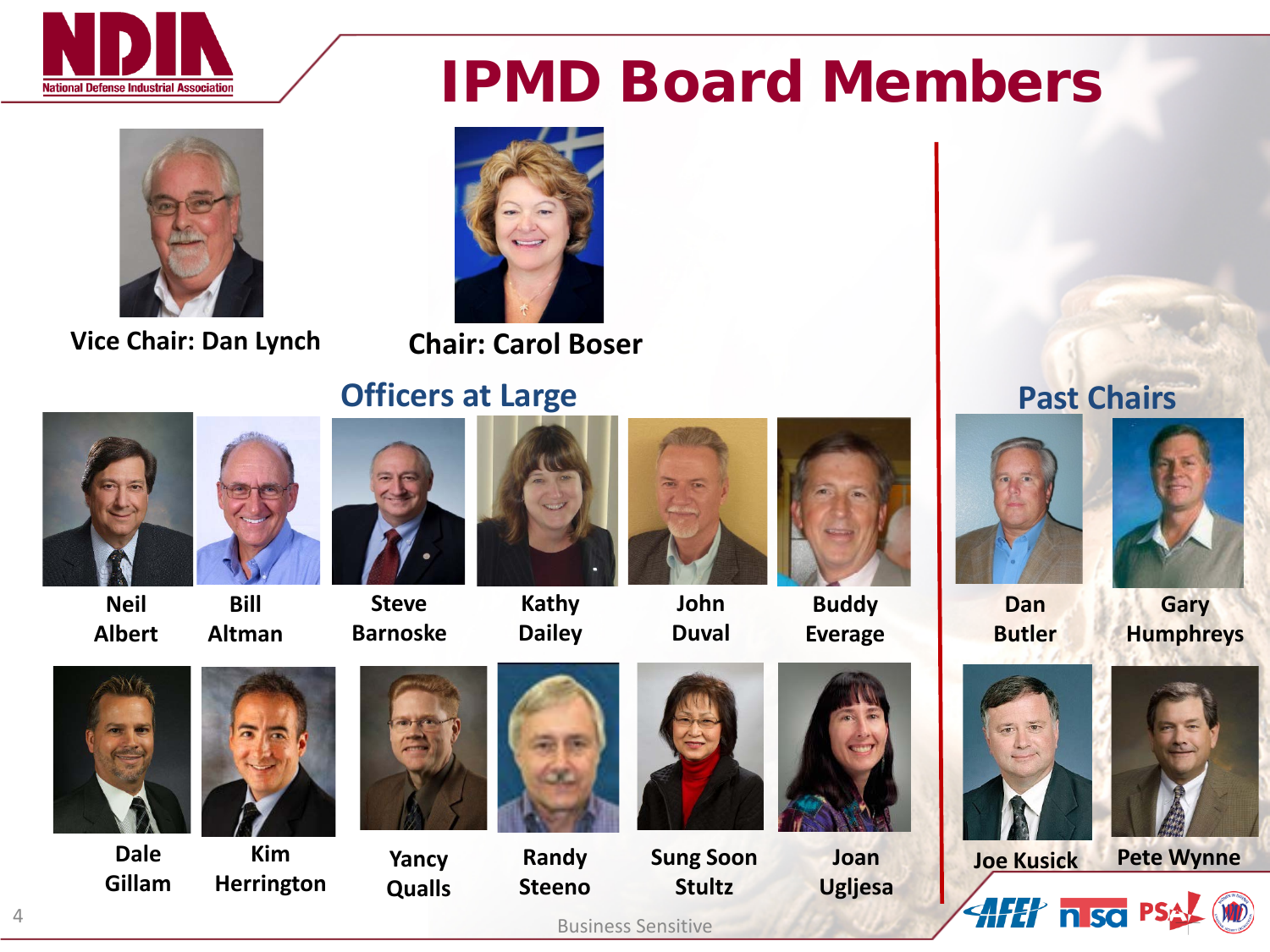

## IPMD Board Members Effective May 1, 2015



**Sung Soon Stultz**



**Interim Vice Chair: Chair: Dan Lynch**

### **Officers at Large**





**Neil Albert**



**Bill Altman**



**Steve Barnoske**

**Qualls**



**Kathy Dailey**



**John Duval**



**Buddy Everage**





**Dan Butler**

**Gary Humphreys**



**Dale Gillam**



**Kim Herrington**



**Randy Steeno**







**Joan Ugljesa**







**AHI nso PS** 

Business Sensitive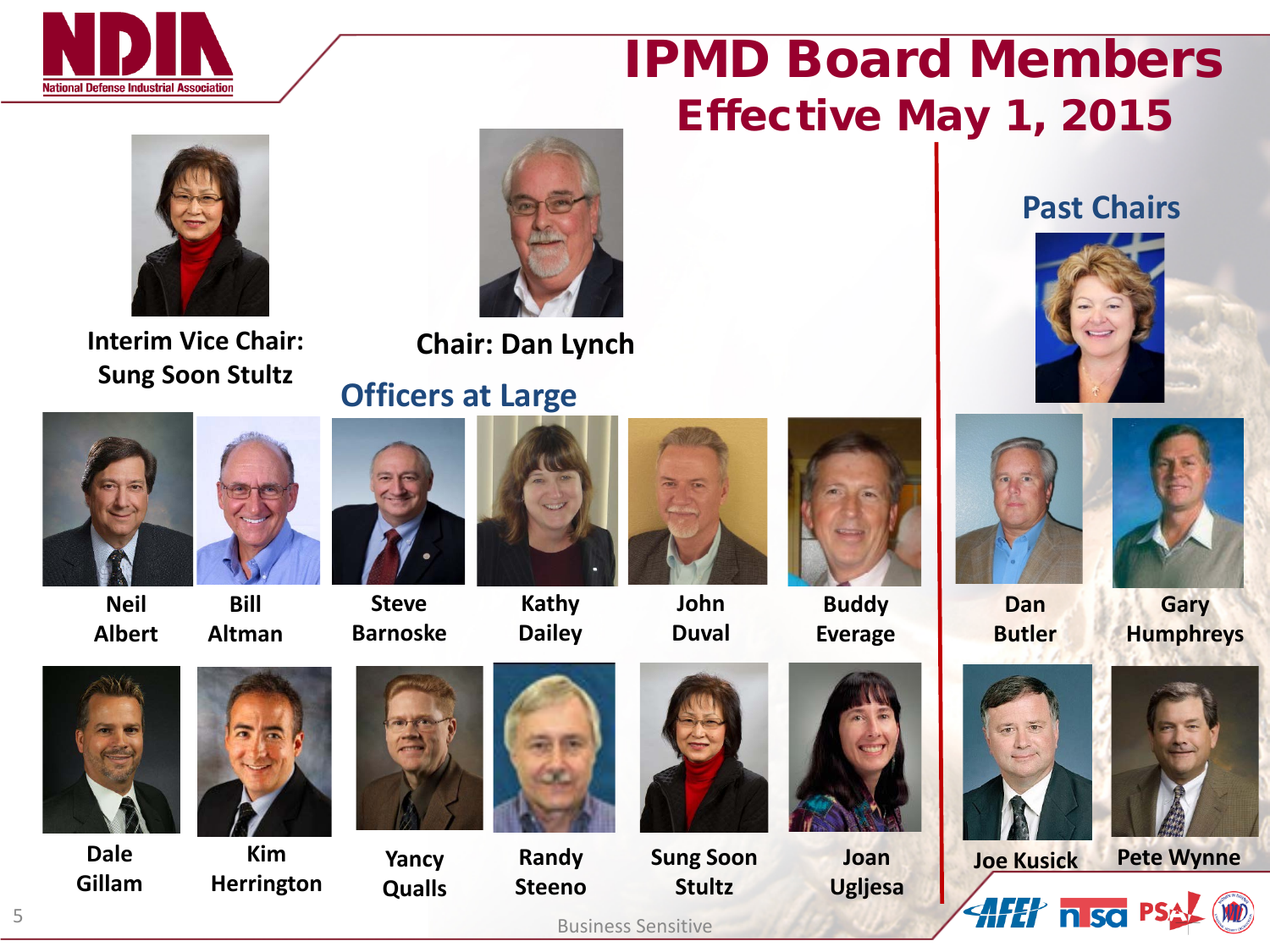

## Now Accepting Nominations for Vice Chair

- **Election: January 2016 Meeting**
- **Eligibility: "a candidate shall have actively served as an IPMD member for a minimum of 2 years and preferably have served as a working group lead"**
- **Typically 4 year Commitment – 2 years Vice Chair, 2 years Chair**
- **Company Sponsorship Required**
- **Requesting all nomination be submitted by October 2015**

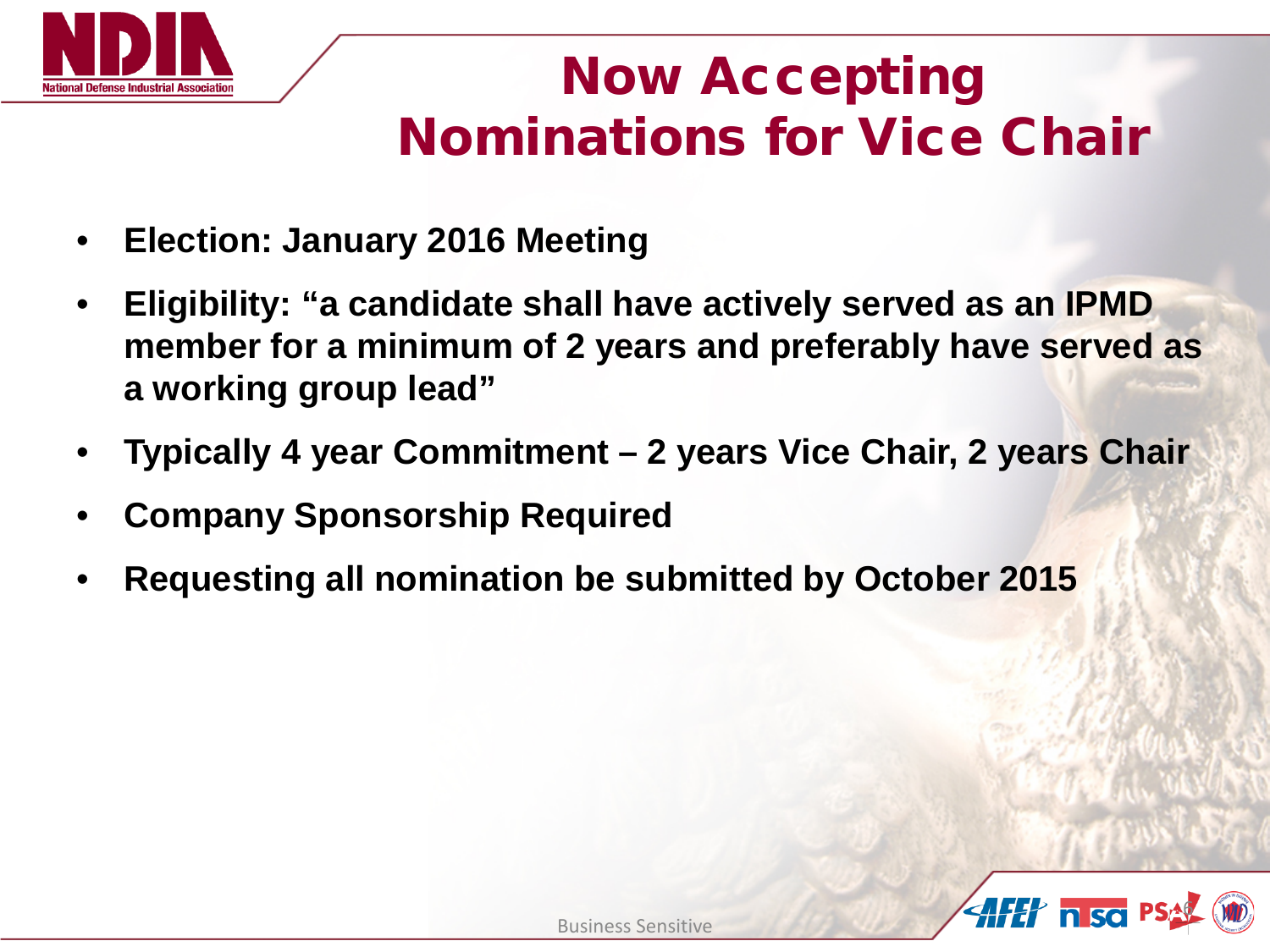

# IPMD Update

- **Joint Government – IPMD Discussions on Schedule Margin** – **Clarification of PARCA 12/17/14 Memo on Schedule Margin**
- **Reaffirmed Equivalency Agreement with APM – 2/14**
- **Memo to PARCA on EVMS Thresholds – 2/27**
	- **Threshold when EVMS is required from \$20M to \$50M or \$75M**
	- **Threshold when a validated EVMS is required from \$50M to \$100M or \$200M**.
- **Memo Clarifying Proper Designation of EVMS Standard - 3/11**
	- **EIA-748, Not ANSI**
- **IPMD Board Strategy Session 4/2-3**
	- **Considering 2016 Meetings being held on Wed – Thu**
	- **Composition of Meetings – 1/3 Government, 1/3 Internal, 1/3 Value of PPM**
	- **Potential Benefits of new EVMSIG – Dependent on Oversight Agency CONOPS**
	- **Defining Program Performance Management w/o EVMS contract requirements**
- **Post Meeting survey**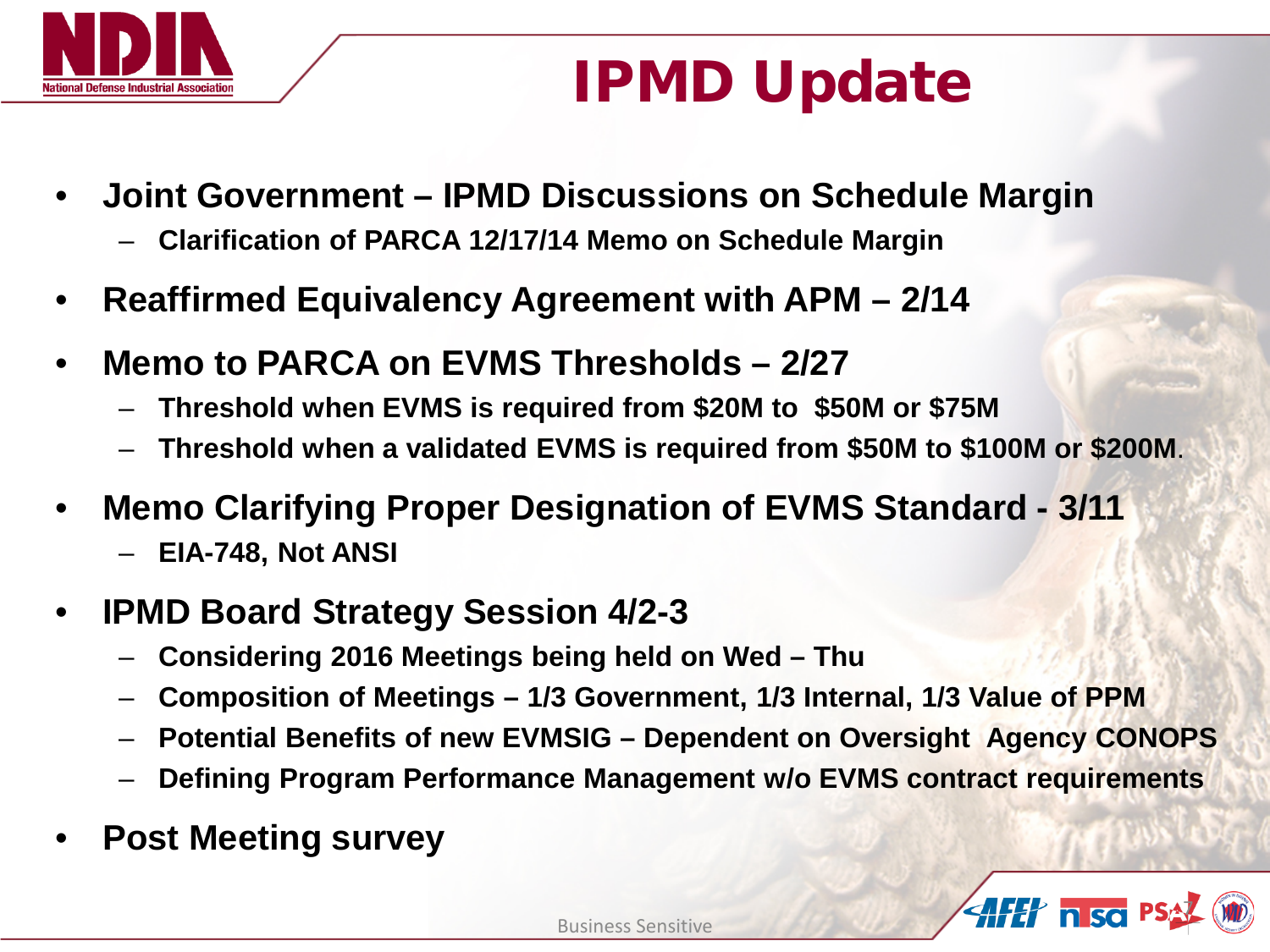

# DoD EVMS Update



**UNDER SECRETARY OF DEFENSE 3010 DEFENSE PENTAGON WASHINGTON, DC 20301-3010** 

Frank Kendall memo

APR 09 2015

MEMORANDUM FOR SECRETARIES OF THE MILITARY DEPARTMENTS DEPUTY CHIEF MANAGEMENT OFFICER DEPARTMENT OF DEFENSE CHIEF INFORMATION OFFICER DIRECTORS OF THE DEFENSE AGENCIES **AT&L DIRECT REPORTS** 

SUBJECT: Implementation Directive for Better Buying Power 3.0 - Achieving Dominant Capabilities through Technical Excellence and Innovation

- PARCA will submit revisions to the DoD FAR Supplement that (1) adds work scope as a criteria to whether a contract should have EVM reporting, and (2) establishes a single threshold of \$100 million for DCMA compliance and surveillance reviews of EVM systems by May 2015.
- DCMA will expand "Data-Driven EVM Systems Streamlining Pilot" to conduct streamlined compliance reviews and system surveillance at three additional contractor facilities by October 2015.
- DCMA will provide an actionable plan to assess the benefits of streamlining its EVMS operations and centralizing its EVMS competency to improve consistency of EVMS implementation by September 2015.

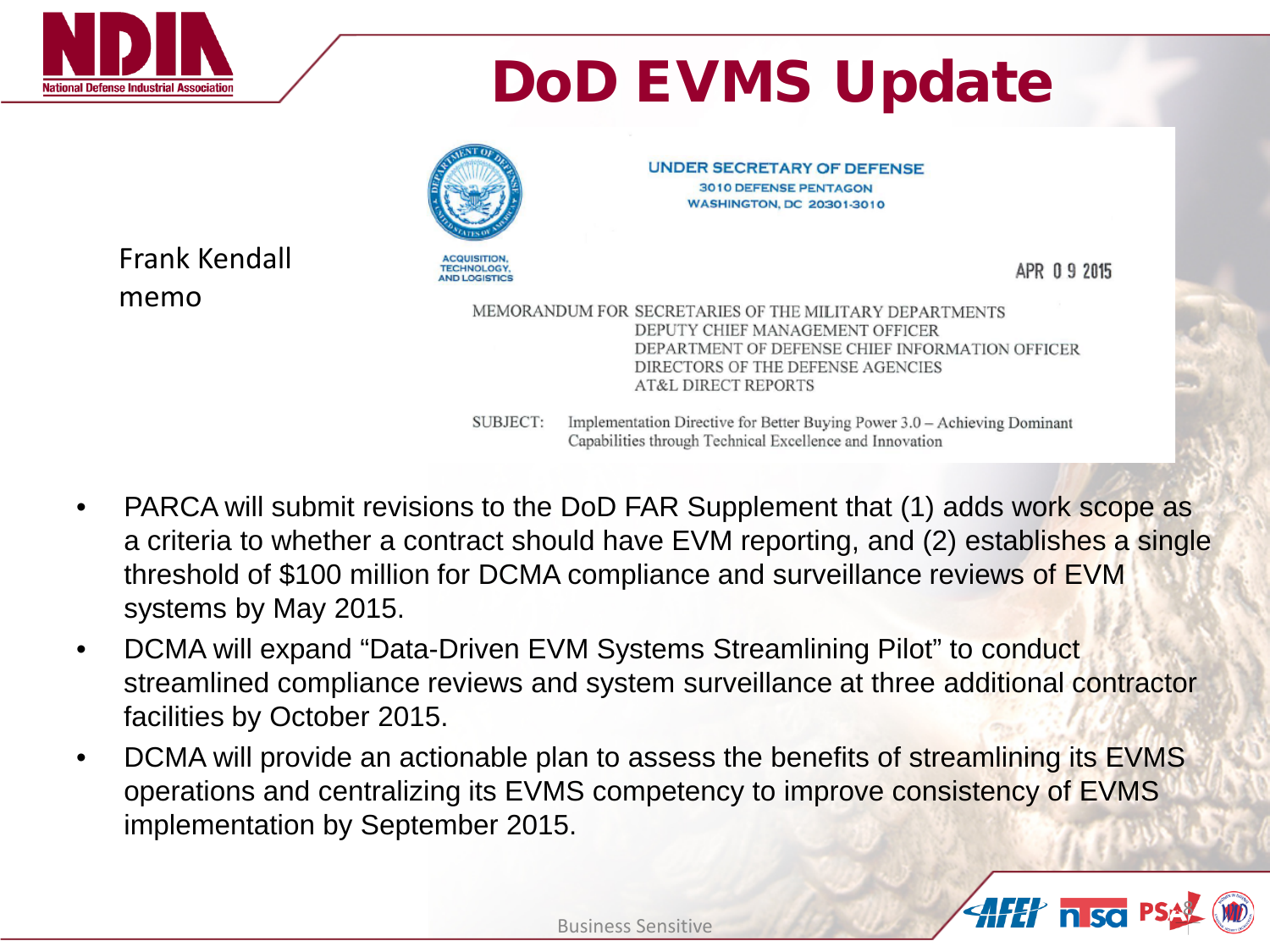

# DCMA Recognition

• **David Kester Receives Acquisition Workforce Individual Achievement Award**

**"Kester's leadership and courage in confronting the lack of consistency, standardization and transparency of the DCMA EVM (system) mission, drove more favorable EVMS compliance outcomes."**



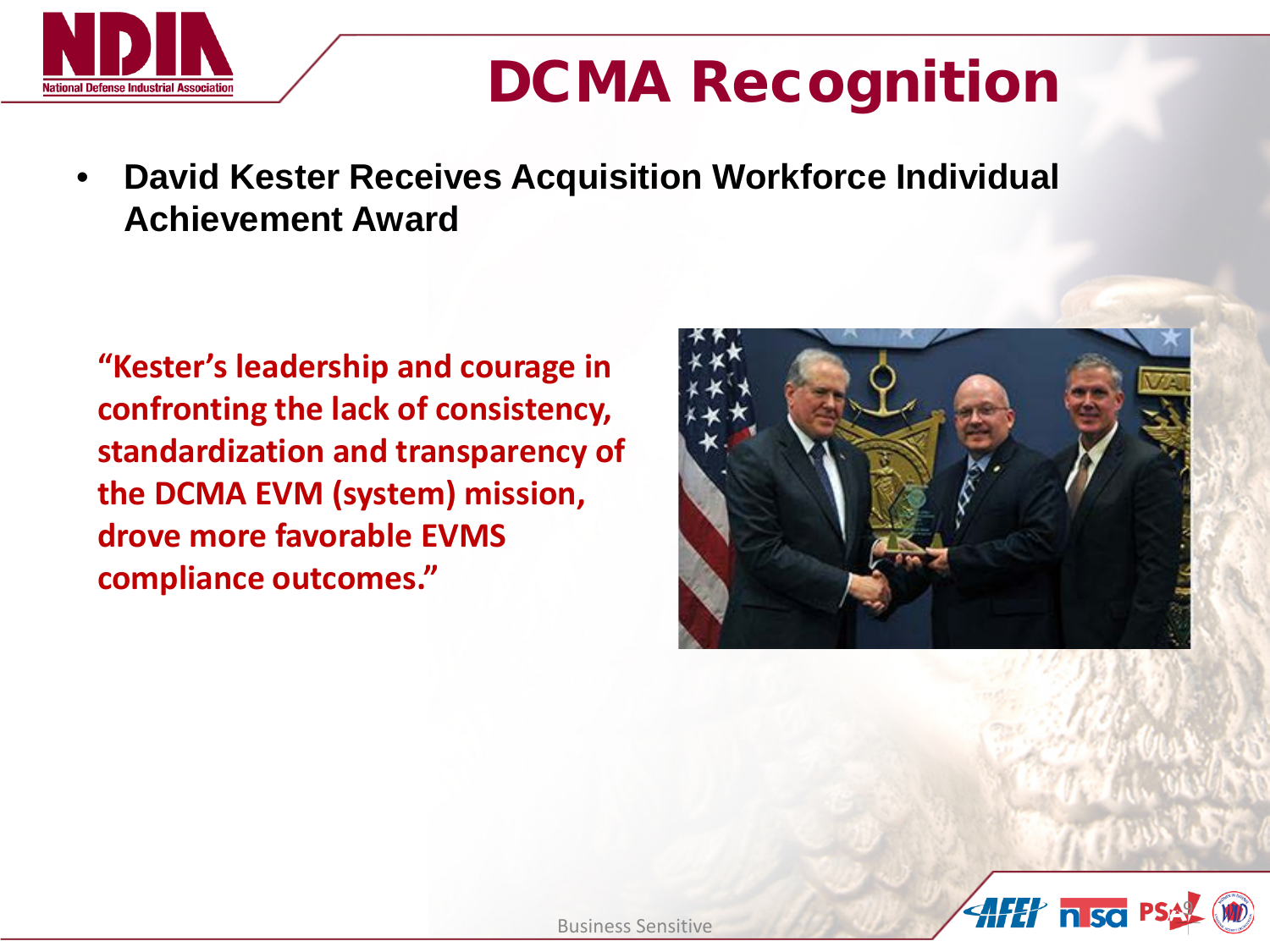

# Working Group Review

- **EVMS for Agile Development**
- **Civilian Agency Industry Working Group (CAIWG)**
- **Program Management**
- **Clearinghouse**
- **Guides Steering Group**
- **Planning & Scheduling**
- **Prime and Subcontract Management**
- **Services & Sustainment**

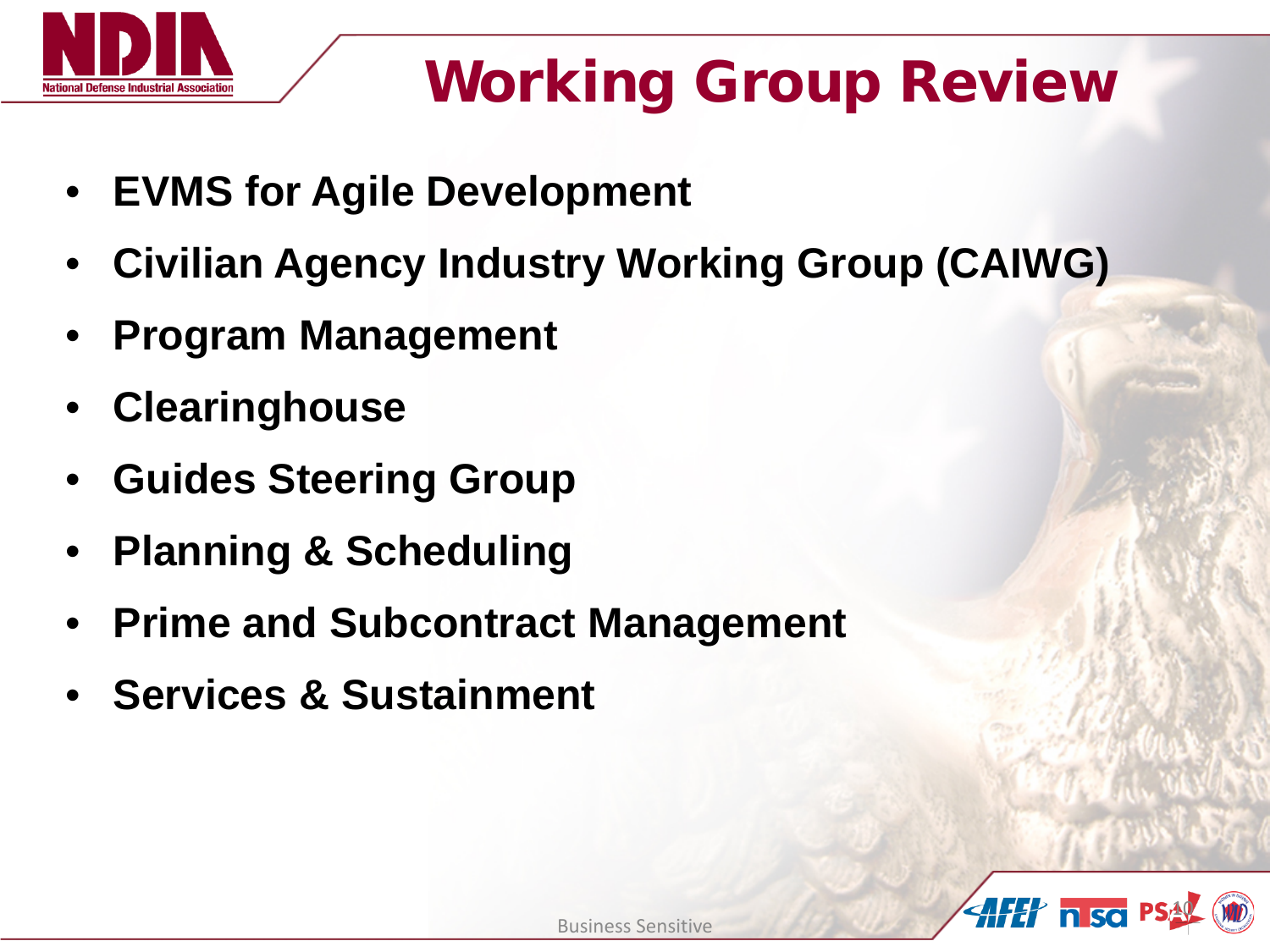

# EVMS for Agile Development

## **Overview Leadership**

**Focus on the application of EVM in an Agile development environment. The group works to advance the understanding and use of Agile and EV to increase the probability of program cost, schedule, and technical success.**

### **Kathy Dailey**

**Co-Chair Open**

- **Forum to exchange views and information and provide guidance and direction for projects that use Agile development methodology and EVM**
- **Contribute to efforts defining optimal Agile/EV practices**
- **Highlight successes and failures and provide a information on the use of Agile and EV**
- **Current subgroups include Data Dictionary, WBS/IMS, Change Management & Data Analysis**
- **Guide describing the application of EVMS in an Agile development environment in subgroup areas**
- **Guidance will be released in interest areas as available**



Business Sensitive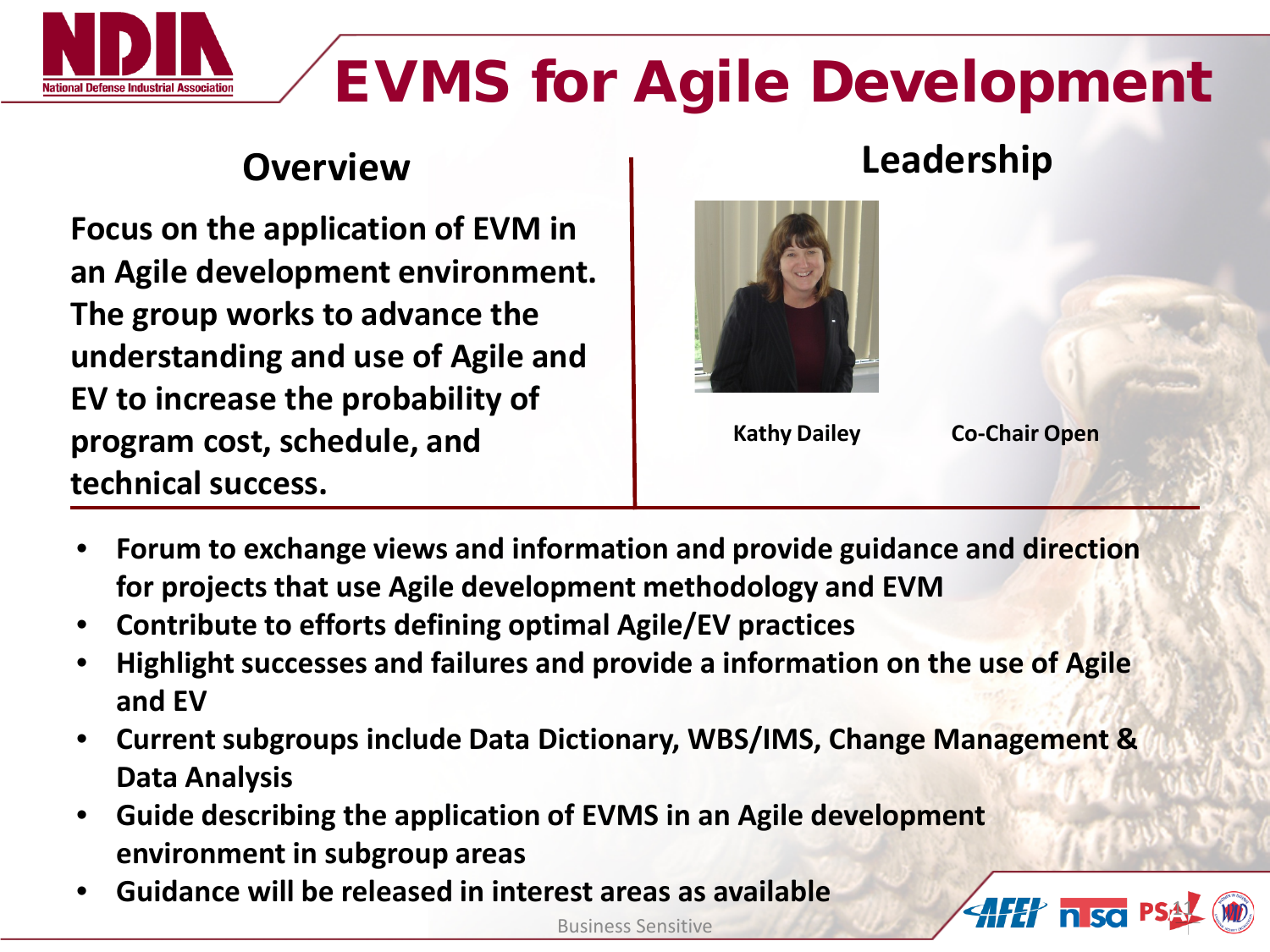

## Civilian Agency Industry Working Group **Overview Leadership**

**Provides a forum for open exchange of government and industry views on performance based management systems including EVMS.** 

**<http://caiwg.mycpm.org/>**





**Jerald Kerby jerald.g.kerby@nasa.gov**

**Neil Albert nalbert@mcri.com**

### **Objectives**

- **Promote and share project management and performance measurement best practices across the government**
- **Provide government agencies with information for improved Cost/Schedule Management across the government**
- **Develop and maintain a Reciprocity Agreement for EVMS Acceptance between government agencies**
- **Develop and maintain a document that outlines EVMS Scalability opportunities for Small Projects, Universities, Non-Profits**
- **Maintain a website with information that is shared across the government**
- **Sponsor initiatives across the government that helps to improve cost and schedule**  12 **AFET niscl<sup>PS</sup> management**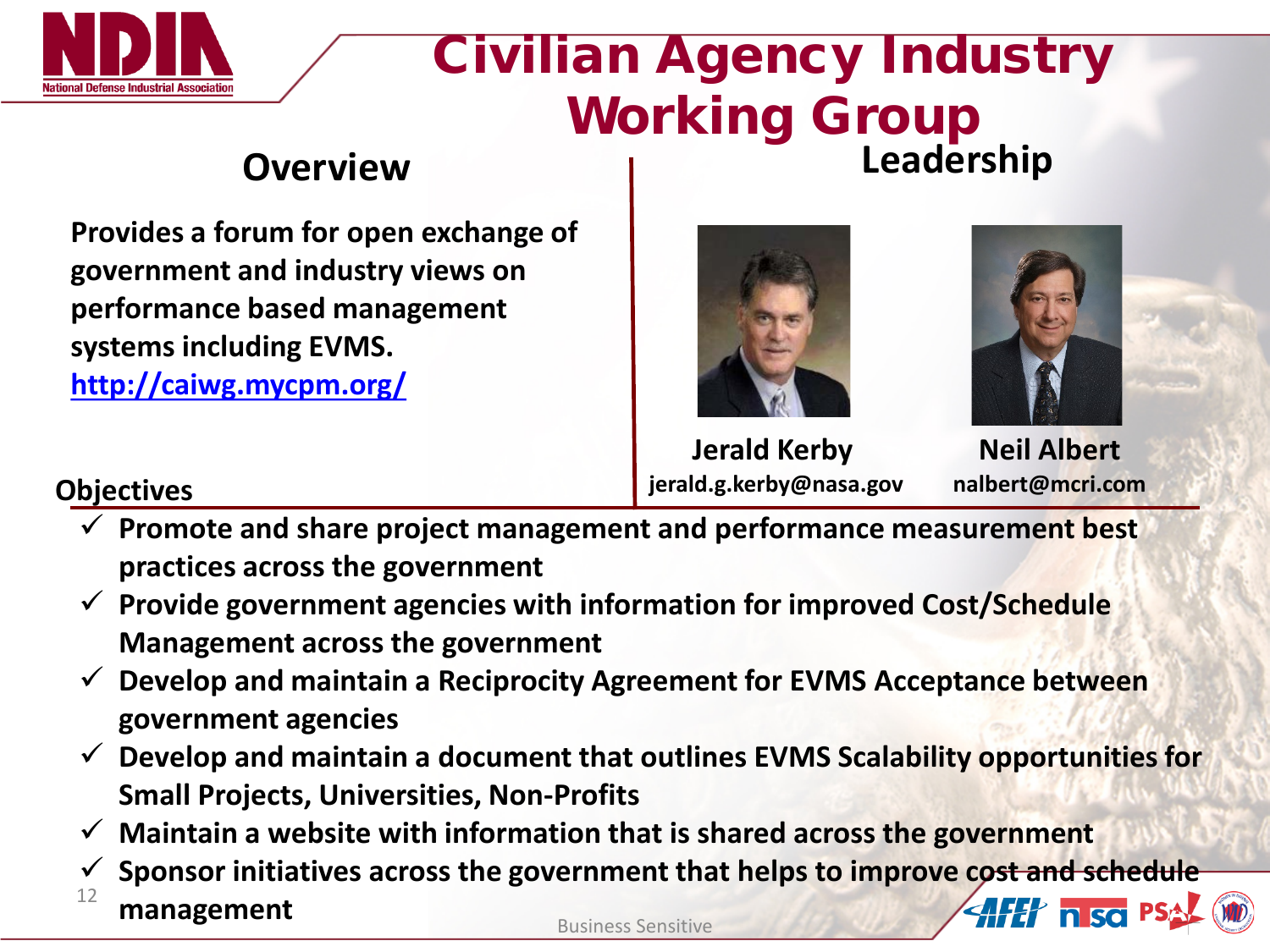

# PM Working Group

## **Overview Leadership**

**Objective is to broaden the focus and membership of the IPMD to share best practices among program management professionals and discuss methods and tools in addition to earned value management**



**Bill Altman altmab@battelle.org**



**Connie Dowler connie.dowler@lmco.com**

- **Meets monthly on 3rd Wednesday @ 2PM ET for 1 hour via telephone**
- **Developed IPMD brochure and PowerPoint overview on IPMD for use at selected venues**
- **Identifies PM oriented topics and speakers for IPMD meetings**
- **Manages IPMD LinkedIn site – Industry only; >650 members**
- **Predictive Measures Guide**
- **Working engagement with NDIA SED, Aug meeting panel discussion "Managing Program without an EVM Requirement"**

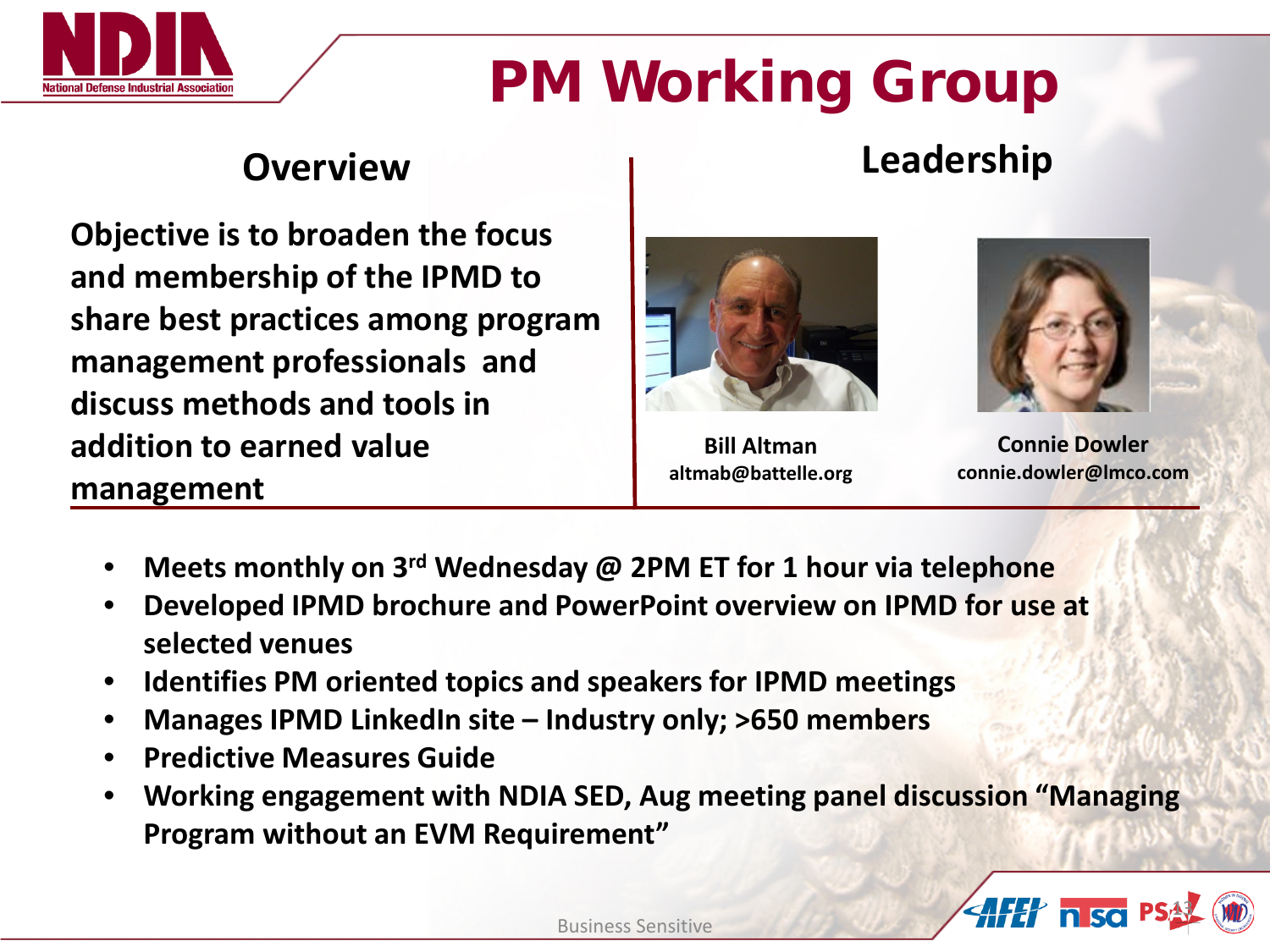# Clearinghouse Working Group

**A forum for industry's EVMS practitioners to raise and discuss EVMS implementation issues. The goal is to identify common issues, gather facts and supporting data, formulate industry positions, and develop recommendations for resolution.**

## **Overview Leadership**



**Pete Wynne peter.a.wynne@lmco.com**

**Melissa Gilbert gilbert.mellissa@orbital.com**

- **Maintain repository of EVMS issues and Interpretative guidance**
- **Clearinghouse Charter, Process, and Submission Forms Located on the IPMD website**

**http://www.ndia.org/Divisions/Divisions/IPMD/Pages/WorkingGroups.aspx**

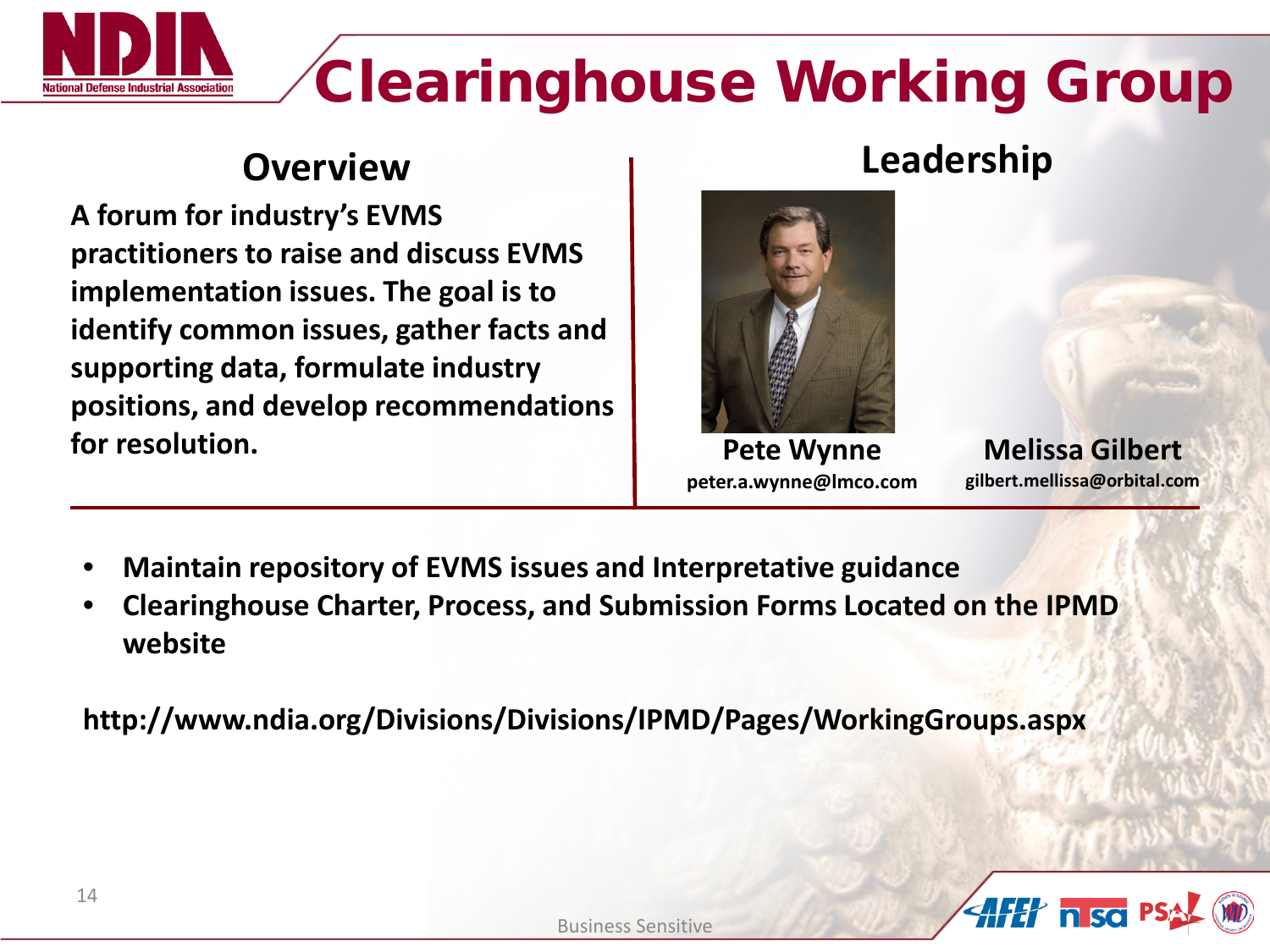

## IPMD Guides Steering Group

**Maintain the five OMB recommended IPMD Guides as well as other IPMD guides to reflect the latest changes in the EVMS Standard (EIA-748) policies and regulations as well as lessons learned and advancements in best practices for integrated program management** 

## **Overview Leadership**

**Dan Butler (co-lead) Daniel.E.Butler@raytheon.com**

**Jeff Poulson jeff.poulson@raytheon.com**

**Randy Steeno randall.r.steeno@boeing.com**

**Joan Ugljesa (co-lead) jugljesa@newvistasgroup.com**

- **All IPMD Guides are on a mandatory three year review cycle**
- **The Guides Steering Group:**
	- **Launches and supports working groups to update the guides every three years**
	- **Advises IPMD Board of changes in policy or regulation that need to be immediately incorporated into one or more guides**
	- **Accepts out of cycle change requests to determine best course of action (appropriate and warranted, immediate update required or can hold for next regular update)**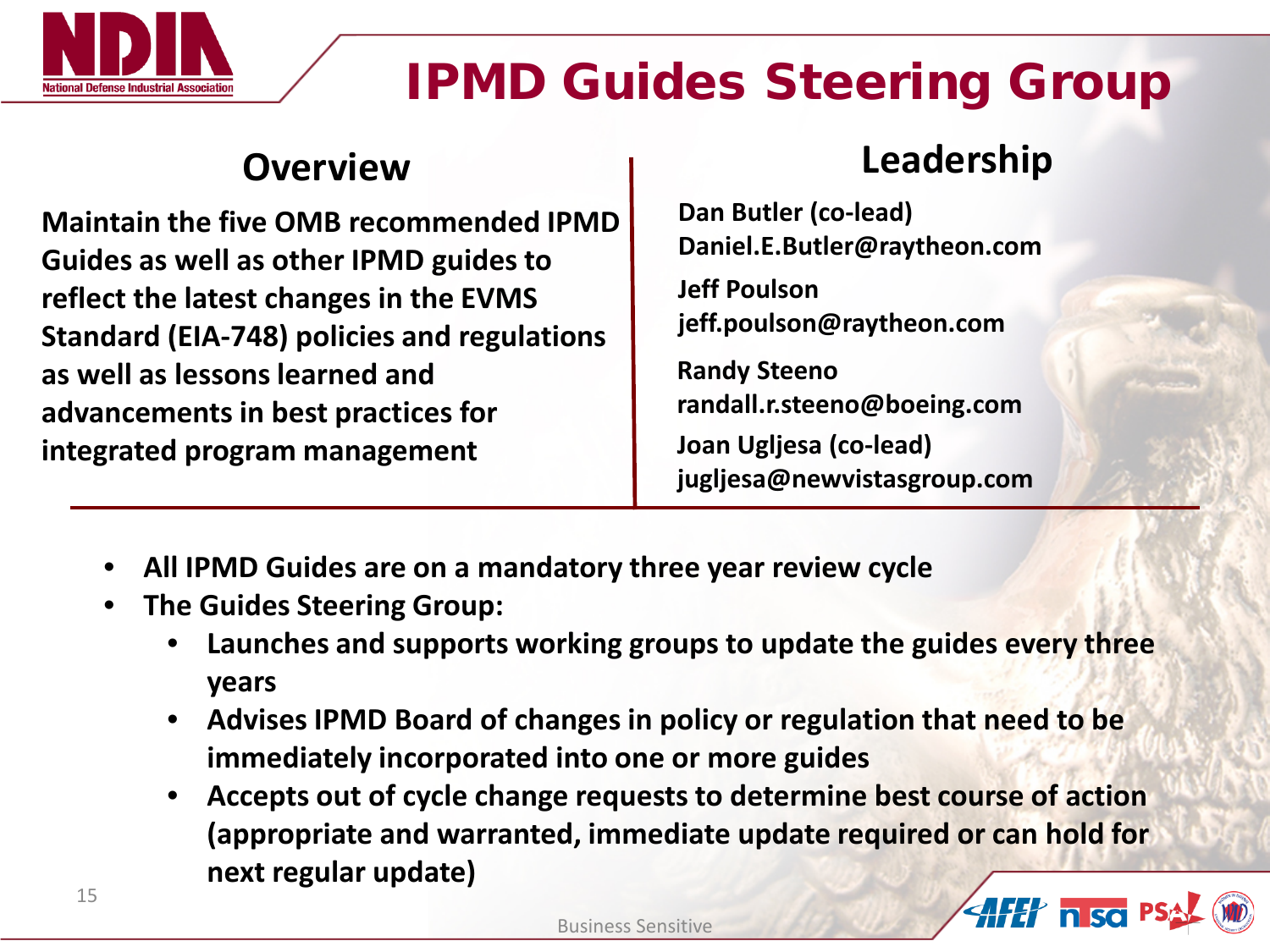

## April 2015 Guide Status and Updates

| <b>Guide</b>                  | <b>Update Lead</b>                                     | <b>Status</b>                                                                                                               |
|-------------------------------|--------------------------------------------------------|-----------------------------------------------------------------------------------------------------------------------------|
| Intent                        | Mike Cuticchia,<br>Jeff Poulson                        | Reaffirmation Version C update published April<br>2014                                                                      |
| <b>IBR</b>                    | <b>Neil Albert</b>                                     | <b>Revision 2 published March 2015</b>                                                                                      |
| Surveillance                  | Dale Gillam                                            | <b>Revision 1 published February 2011</b><br>Present Revision 2 changes at April 2015 meeting,<br>electronic vote to follow |
| Application                   | <b>Guides Steering Group</b>                           | <b>Revision 2 published January 2015</b>                                                                                    |
| Acceptance                    | <b>Buddy Everage</b>                                   | Revision 1 published March 2013<br>Note: this guide will be up for review in 2016 - will<br>need update lead                |
| <b>PASEG</b>                  | <b>Planning and Scheduling</b><br><b>Working Group</b> | Version 2.0 published June 2012<br>Update in process $-$ on schedule for approval vote<br>at August 2015 meeting            |
| Predictive<br><b>Measures</b> | <b>Program Management</b><br><b>Working Group</b>      | First edition published September 2014                                                                                      |

Note: Current published guides have been updated to reflect the change from PMSC to IPMD as well as change from "ANSI/EIA-748" to "EIA-748"



Business Sensitive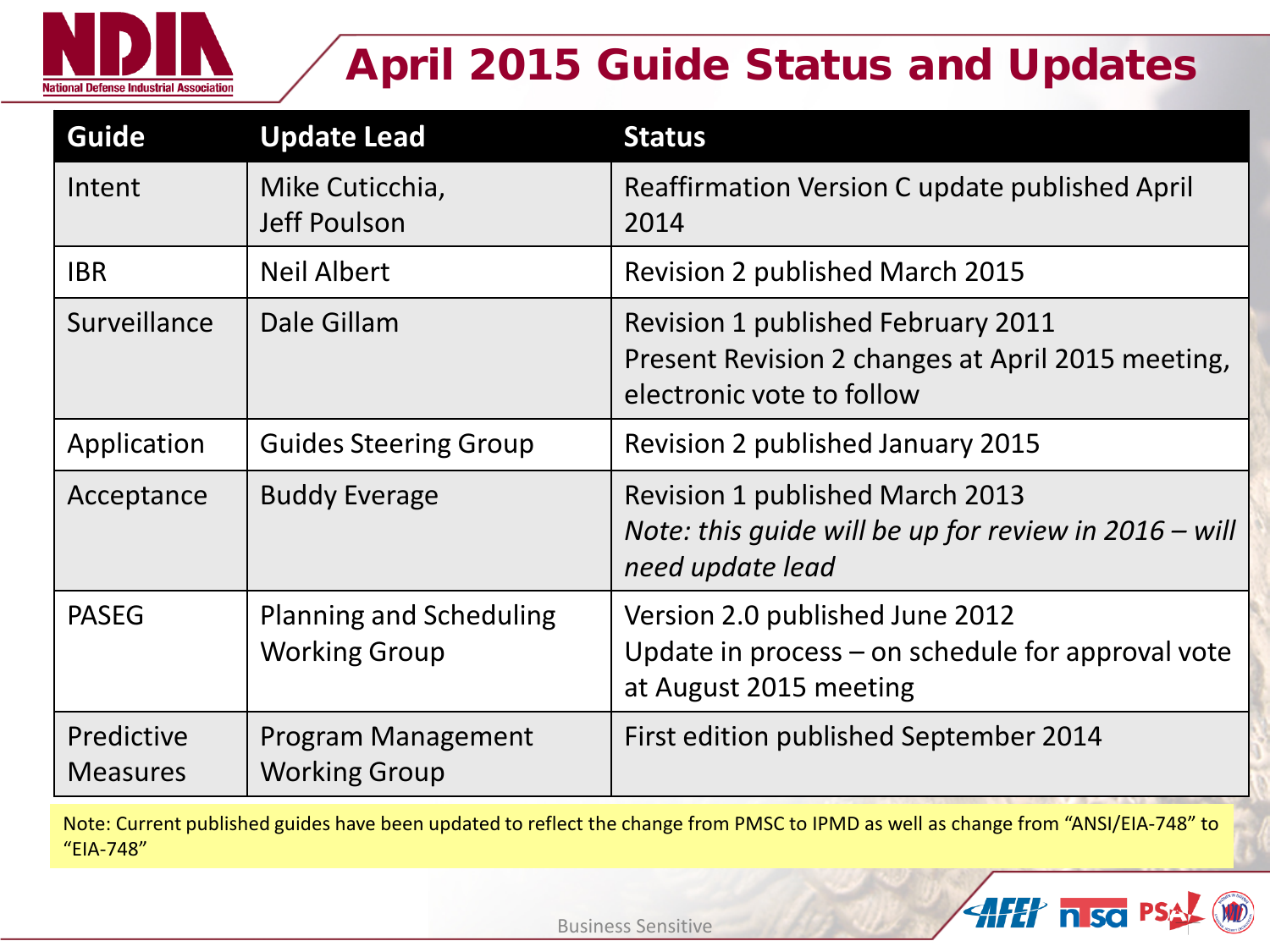

## Planning & Scheduling Working Group

**Serves as a collaborative environment between industry and government agencies for the exchange of views and information regarding planning and scheduling (P&S) processes including EVMS, that will provide for common understanding, guidance and direction.** 

## **Overview Leadership**



**Carla Gilhuys Carla.Gilhuys@ngc.com**



**Yancy Qualls yqualls@BH.com**

- **Maintain the Planning and Scheduling Excellence Guide (PASEG) for use by both Industry and Government Agencies**
	- **<http://www.ndia.org/Divisions/Divisions/IPMD/Documents/PASEG/>**
- **Resolve common issues related to improving P&S policy and practices**
- **Provide Planning & Scheduling guidance and expertise to the IPMD**
- **Update PASEG by August 2015**

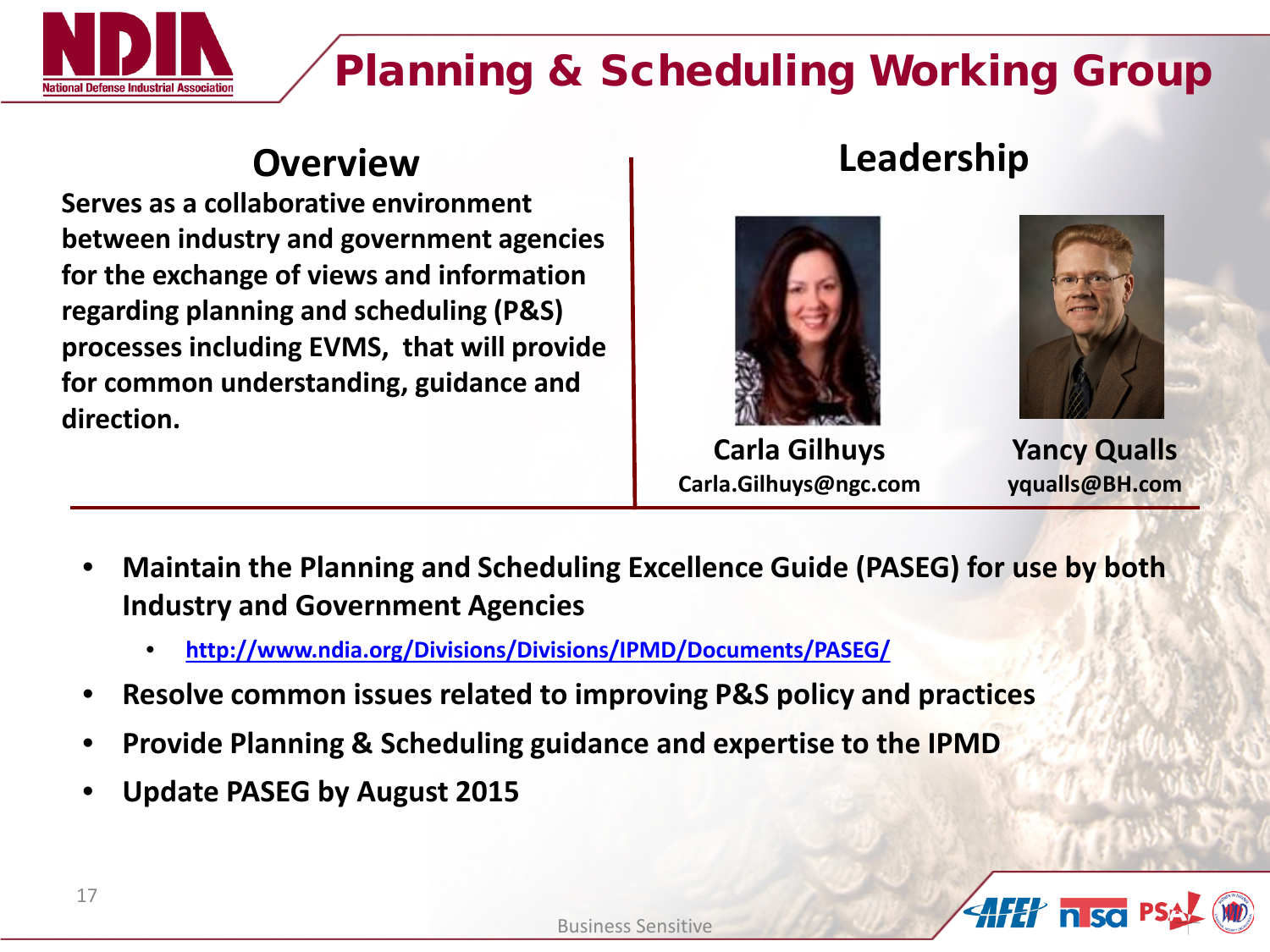

### Prime/Sub Contract Management Working Group

**Objective is to address the needs and challenges of both Prime Contractors and Subcontractors within the DoD Industry. This working group will address contractual and execution performance issues with an emphasis on integration and flow down that may exist at the Prime and Subcontractor level.** 

### **Overview Leadership**

**Caroline Cremisi Raytheon (Prime perspective)**

**Sung Soon Stultz Rockwell (Sub perspective)**

• **Output** - Based on the inputs provided by both the industry and government, the working group will prepare a white paper which will address the major issues / concerns around EVMS Flow-Down, Compliance, Integration and Timing.

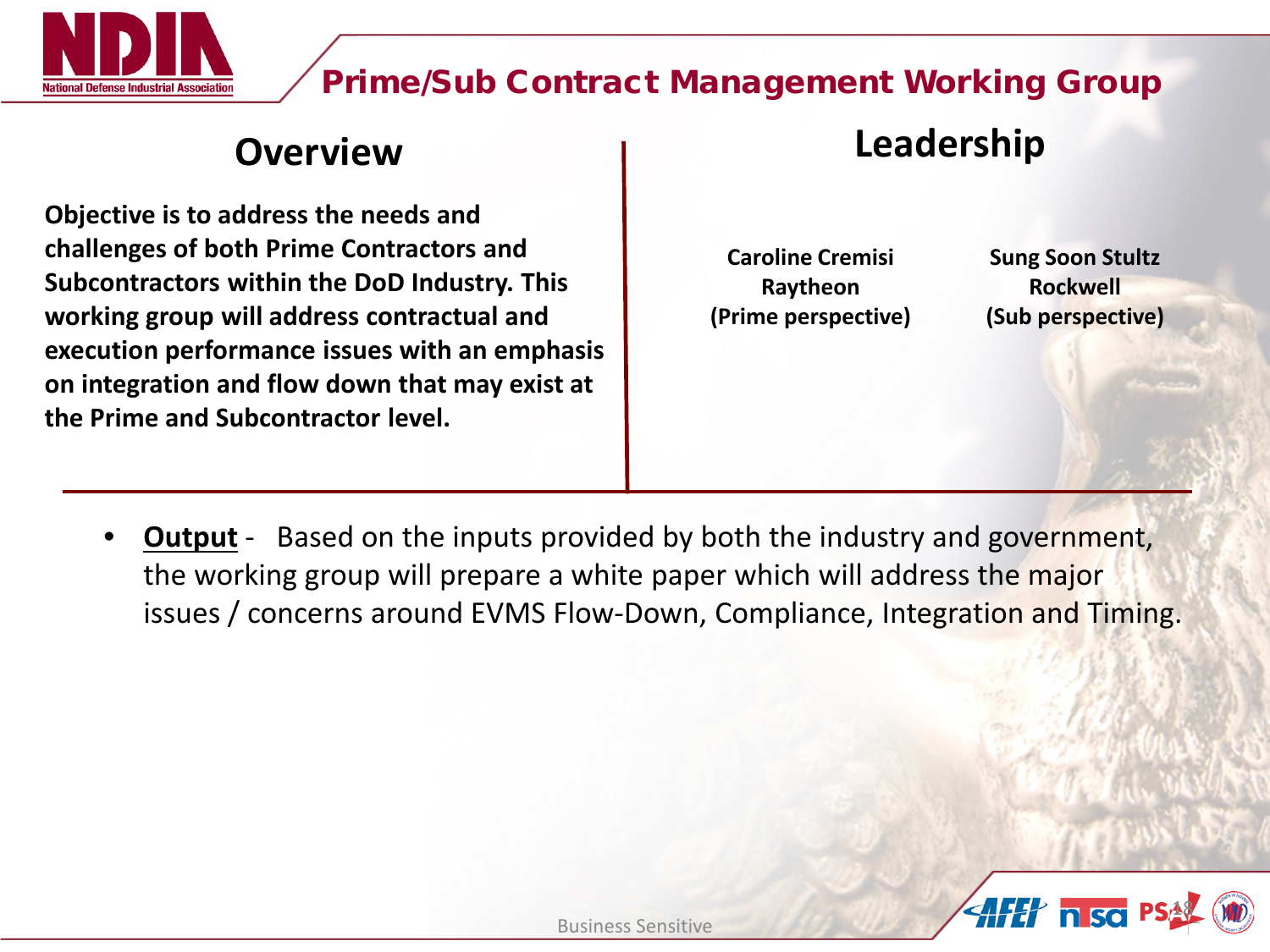

## Services & Sustainment Working Group

**Investigate and document the useful application of EVM concepts to contracts containing sustainment work (O&M, Services, and other work typically treated as Level of Effort) for the purpose of improving stakeholder assessments of performance.** 

## **Overview Leadership**



**Jason Miller** [Jason.W.Miller2@boeing.com](mailto:Jason.W.Miller2@boeing.com)



**John Duval** jduval1@csc.com

- **Formulate recommendations on policy**
- **Include tailoring recommendations, implementation approaches, training material, and best practices**
- **Researched other industries to gain better understanding of processes**